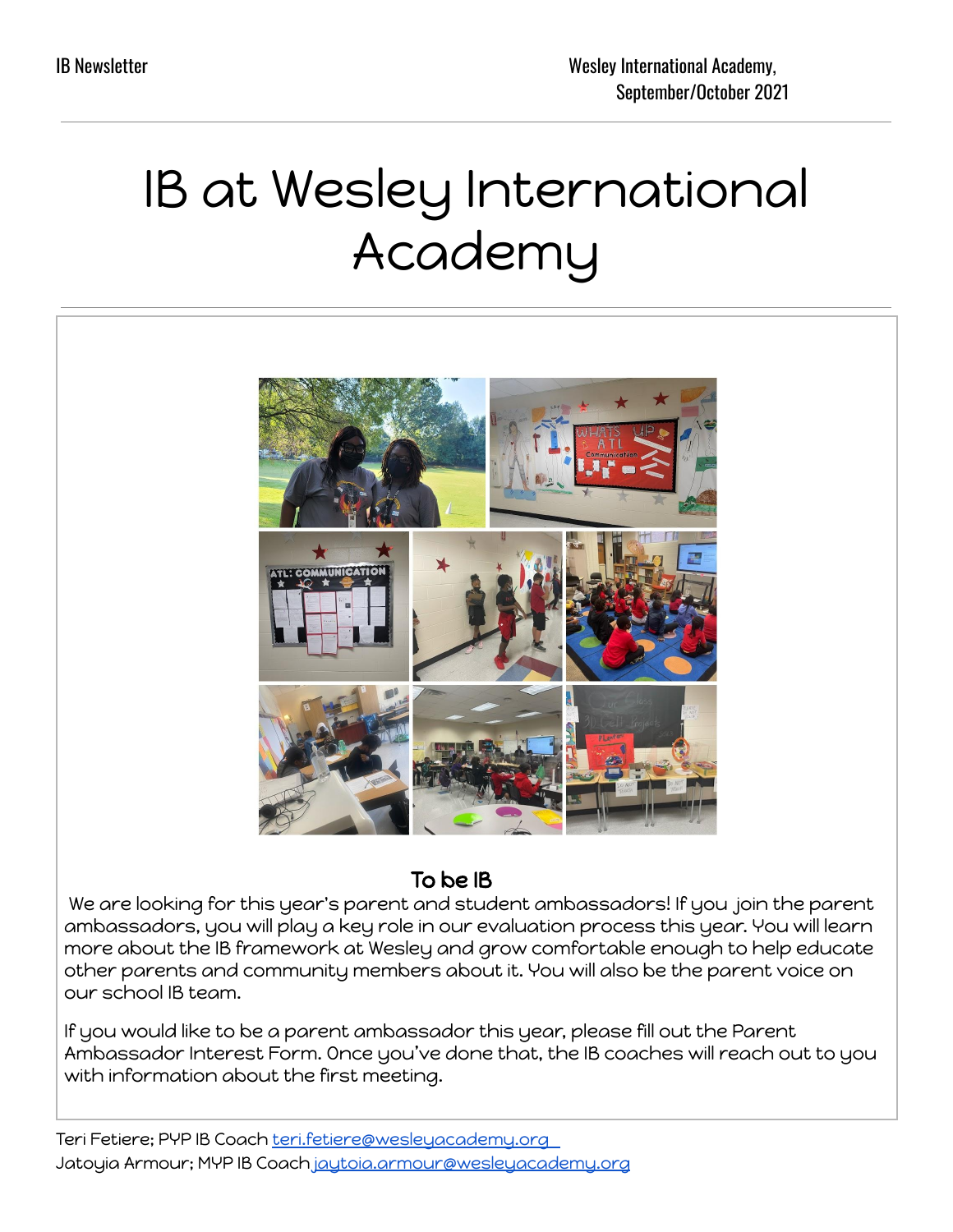#### Click here for the 21-22 Parent [Ambassador](https://docs.google.com/forms/d/e/1FAIpQLSc9Qoe7hJnl60koyJ8t3OBo5Yk0DIH5Th2H-wFkWK06bQIZmQ/viewform?usp=sf_link) Interest Form

#### Parent [Perception](https://docs.google.com/forms/d/e/1FAIpQLScdUVnD_NbhiAaEAsfDa-TYJgNDemD5CDT45flrw5iQJ-Bakg/viewform?usp=sf_link) Survey

We are consistently working to help Wesley continue to be a thriving and loving community. We want to hear from all of the voices of Wesley, starting with the parents. Please take the time to complete the Parent [Perception](https://docs.google.com/forms/d/e/1FAIpQLScdUVnD_NbhiAaEAsfDa-TYJgNDemD5CDT45flrw5iQJ-Bakg/viewform?usp=sf_link) Survey. It is important to be open and honest so our community can continue to be successful.

Click here for the Parent [Perception](https://docs.google.com/forms/d/e/1FAIpQLScdUVnD_NbhiAaEAsfDa-TYJgNDemD5CDT45flrw5iQJ-Bakg/viewform?usp=sf_link) **[Survey](https://docs.google.com/forms/d/e/1FAIpQLScdUVnD_NbhiAaEAsfDa-TYJgNDemD5CDT45flrw5iQJ-Bakg/viewform?usp=sf_link)** 

## Learner Profile Focus for September: **Communicator**



"We express ourselves confidently and creatively in more than one language and in many ways. We collaborate effectively, listening carefully to the perspectives of other individuals and groups" (ibo.org).

## Phoenix of the Month: Principled Winners

Kindergarten: <mark>Layla Raven States States Sixth Grade: Khi Gibson</mark>

Third Grade: Mia Sanders

Fourth Grade: Kailyn Crumbley

Fifth Grade: Ford Ingram



First Grade: <mark>Jayla Aaron Seventh Grade: Alvin Gay</mark>

Second Grade: <mark>Gloria Campbell</mark> Eight Grade: Andree Washington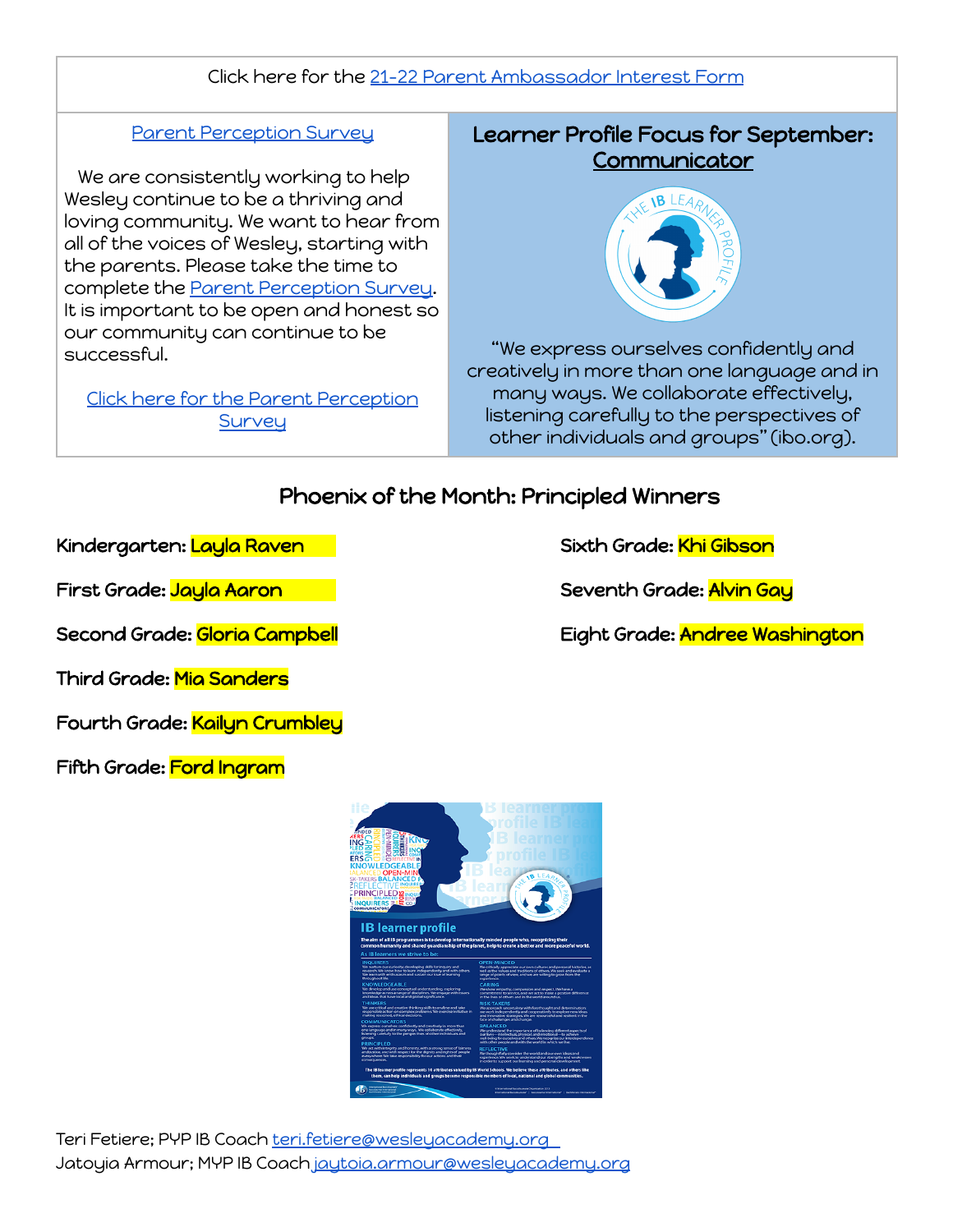# Current PYP Curriculum Focus

Last week, MYP and PYP teachers were able to come together and collaborate on great ideas and activities for the upcoming units! Here is a peak at what students will be working on during Unit 2.

| Grade<br>Level | Transdisciplinary<br><b>Theme</b> | Central Idea                                                                              | Lines of Inquiry                                                                                                                                                                                                                                |
|----------------|-----------------------------------|-------------------------------------------------------------------------------------------|-------------------------------------------------------------------------------------------------------------------------------------------------------------------------------------------------------------------------------------------------|
| K              | Where We Are in<br>Place and Time | Comparisons allow for a<br>relative understanding of<br>individuals and<br>relationships. | $\rightarrow$ similarities and differences in properties and<br>structures<br>$\rightarrow$ roles of systems in establishing patterned<br>relationships                                                                                         |
| 1              | Sharing the<br>Planet             | Growth can be nurtured<br>by positive belief.                                             | $\rightarrow$ Commonality in structure shows similarities and<br>differences<br>$\rightarrow$ Growth is positive change<br>$\rightarrow$ Beliefs are personal and sometimes group<br>subjectivity                                               |
| $\overline{2}$ | Where We Are in<br>Place and Time | Considering perspectives<br>helps develop universal<br>understanding                      | -- Communication allows fulfillment of roles<br>$\rightarrow$ Understanding truth requires addressing<br>subjectivity<br>$\rightarrow$ Valuing rights and opinions to promote justice                                                           |
| 3              | Sharing the<br>Planet             | Properties within systems<br>affect each other.                                           | $\rightarrow$ Shared values have impact<br>$\rightarrow$ Adaptation is a consequence of change<br>$\rightarrow$ Systems seek homeostasis                                                                                                        |
| 4              | How the World<br>Works            | Systems are composed of<br>important interactions.                                        | $\rightarrow$ Properties describe pattern<br>$\rightarrow$ Systems require purposeful behavior<br>$\rightarrow$ Cycles are composed of sequences<br>$\rightarrow$ Interdependence promotes cooperation<br>$\rightarrow$ Values influence rights |
| 5              | Where We Are in<br>Place and Time | Growth requires<br>recognizing a need for<br>change.                                      | $\rightarrow$ Similarities and differences<br>$\rightarrow$ Consequences as a positive or negative impact<br>$\rightarrow$ Transformations allow growth                                                                                         |